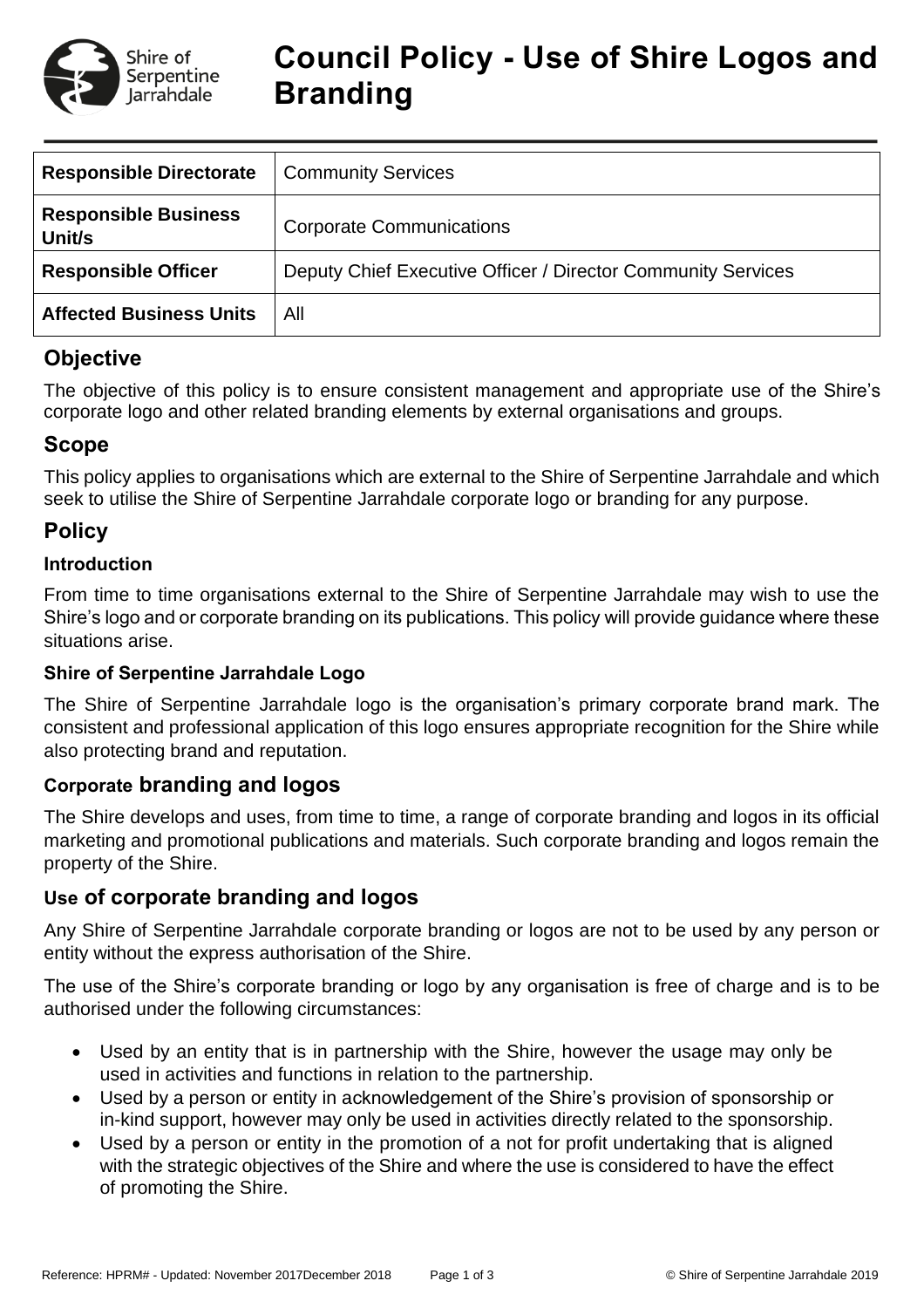

#### **Applications to use**

Applications are to be made prior to any use occurring and are to be made in writing, specifying the planned use of the corporate branding or logos, including but not limited to:

- a) The full text of the materials to which the corporate branding or logos are proposed to be applied.
- b) A visual representation of how the corporate branding or logos will look once published.
- c) The manner and format by which the materials are to be distributed or published.
- d) Contact details of the person(s) who will be responsible for the correct usage of the corporate branding or logos as approved by the Shire.

#### **Conditions of use**

The following criteria is conditional on any authorisation for the use of the Shire's corporate branding or logos and is to be communicated to the applicant on issue of an authorisation:

- a) Use of the corporate branding or logos is to be in accordance with the Shire's Corporate Style Guide. The Shire is to determine a period for which the approval remains valid.
- b) The Shire retains the right to withdraw its approval, with the applicant subsequently being obligated to remove the Shire's corporate branding or logos from their materials and circulation.
- c) Any other conditions deemed appropriate to the circumstances of the application.

#### **Limitations of commercial use**

Approval to use Shire of Serpentine Jarrahdale corporate branding or logos will not generally be given for suppliers of commercial products or services if such a use could be inferred, directly or indirectly, as a testimonial or endorsement for said product or service.

## **Definitions**

**Logo** means a graphic representation or symbol which acts to identify an organisation. 'Logo', 'Council logo', 'Shire logo' and 'Shire of Serpentine Jarrahdale logo' refers to both the primary logo used by the Shire of Serpentine Jarrahdale on its printed materials, websites and general correspondence and any other logos, brand marks and/or visual devices which the Shire has developed at any given time.

**Corporate Branding** refers to a wide range of tangible and non-tangible, visual and non-visual elements which contribute to the identity of the organisation.

## **Relevant Policies/Council Documents**

Corporate Style Guide

## **Legislation/Local Law Requirements**

Local Government Act 1995